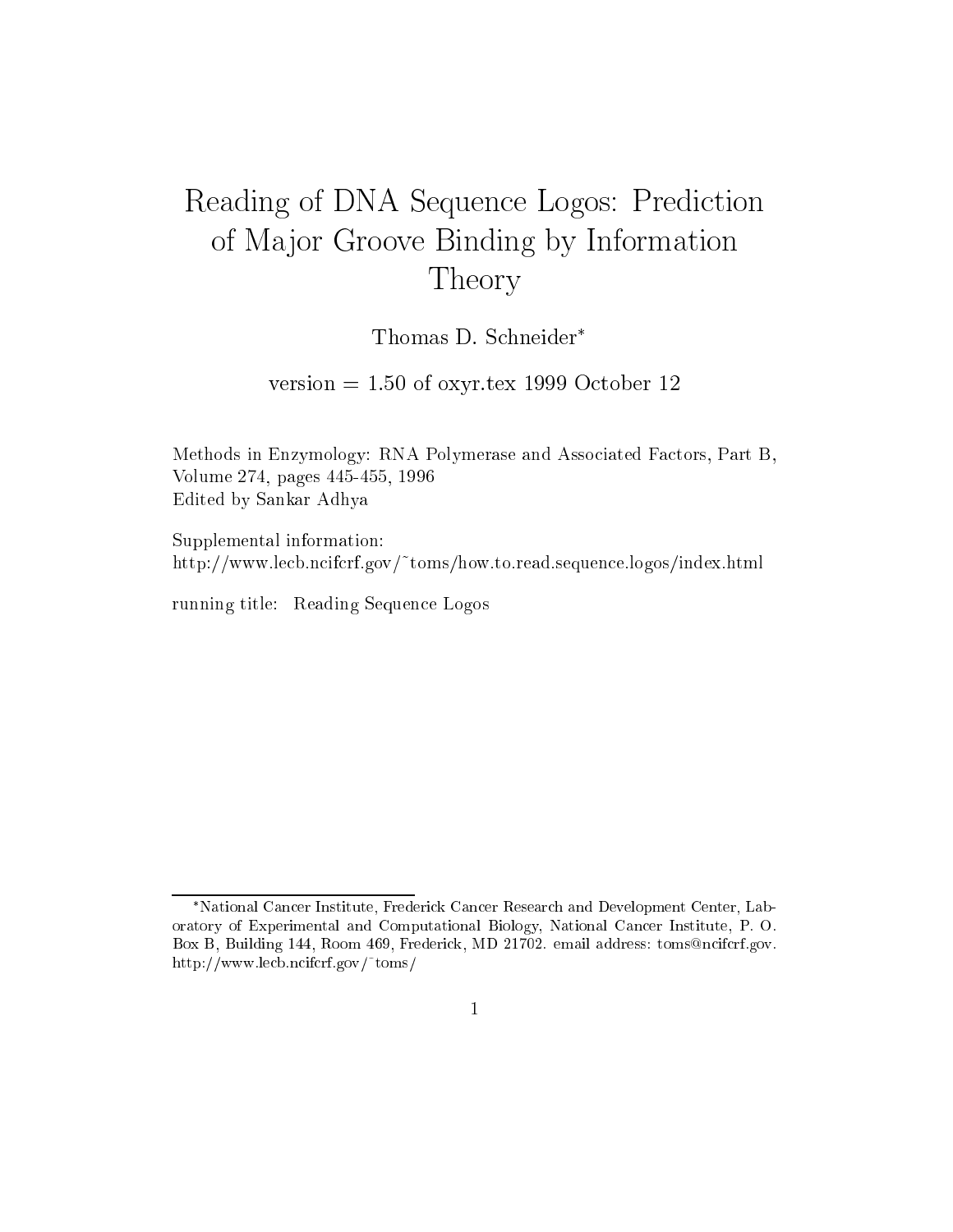Information theory was introduced in the late 1940s by Claude Shannon for the study of communications systems  $[1, 2]$ . With this mathematical tool, information passing through a telephone or omputer data line an be measured and ompared to the theoreti
al limit of the line, alled the hannel apa
ity. The information measure is given in units of bits per se
ond, where one bit is the hoi
e between two equally likely possibilities. Surprisingly, one of Shannon's theorems states that as long as the channel capacity is not exceeded, the communications may have as few errors as desired [3]. An example of the practical use of this result is the clear music of compact discs (CDs) whi
h are spe
ially oded to prote
t against noise. Cleaning instru
 tions for CDs say that they should be wiped in a radial dire
tion. If any scratches are introduced, they will have less effect on the coding, which runs in concentric circles and is capable of correcting up to 4000 data bit errors[4].

Evolutionary onservation indi
ates the fun
tional importan
e of biologi
al stru
tures, so a robust and pre
ise measure for onservation is ne
essary for empiri
al studies. The measurement of onservation in bits is uniquely suited to this task because, unlike any other measure, bits are additive and onsistent from one system to the next. Bits provide a universal s
ale for measuring biologi
al onservation not only in DNA and RNA but also for proteins and other macromolecules  $[5, 6]$ .

 $OxyR$  is a tetrameric protein that binds to the DNA of several promoters in *Escherichia coli* and activates transcription of genes encoding antioxidant  $enzymes[7, 8]$ . The initial investigation of the DNA-binding sites by Tartaglia et al. showed that OxyR binds to a large region of DNA, but the consensus sequences obtained were weak and sparse, making the sites difficult to hara
terize.

In conjunction with the information analysis described here, recent experimental work on this protein [9] clarified the way in which  $OxyR$  binds to DNA sequences. This would not have been possible using a consensus sequence.

### Materials and Methods

#### *Sequences*

When possible, wild-type  $OxyR$  DNA binding site sequences [7, 9] were obtained from GenBank 83. The following list includes the site name, accession number, and oordinate of the entral (zero) base: oxyR, J04553, 163; katG, M21516, 68; ahpC, D13187, 116; dps, X69337, 202; gorA, U00039, 60491; Mu mom, V01463, 59; S. typhimurium orf, (not in GenBank) 29.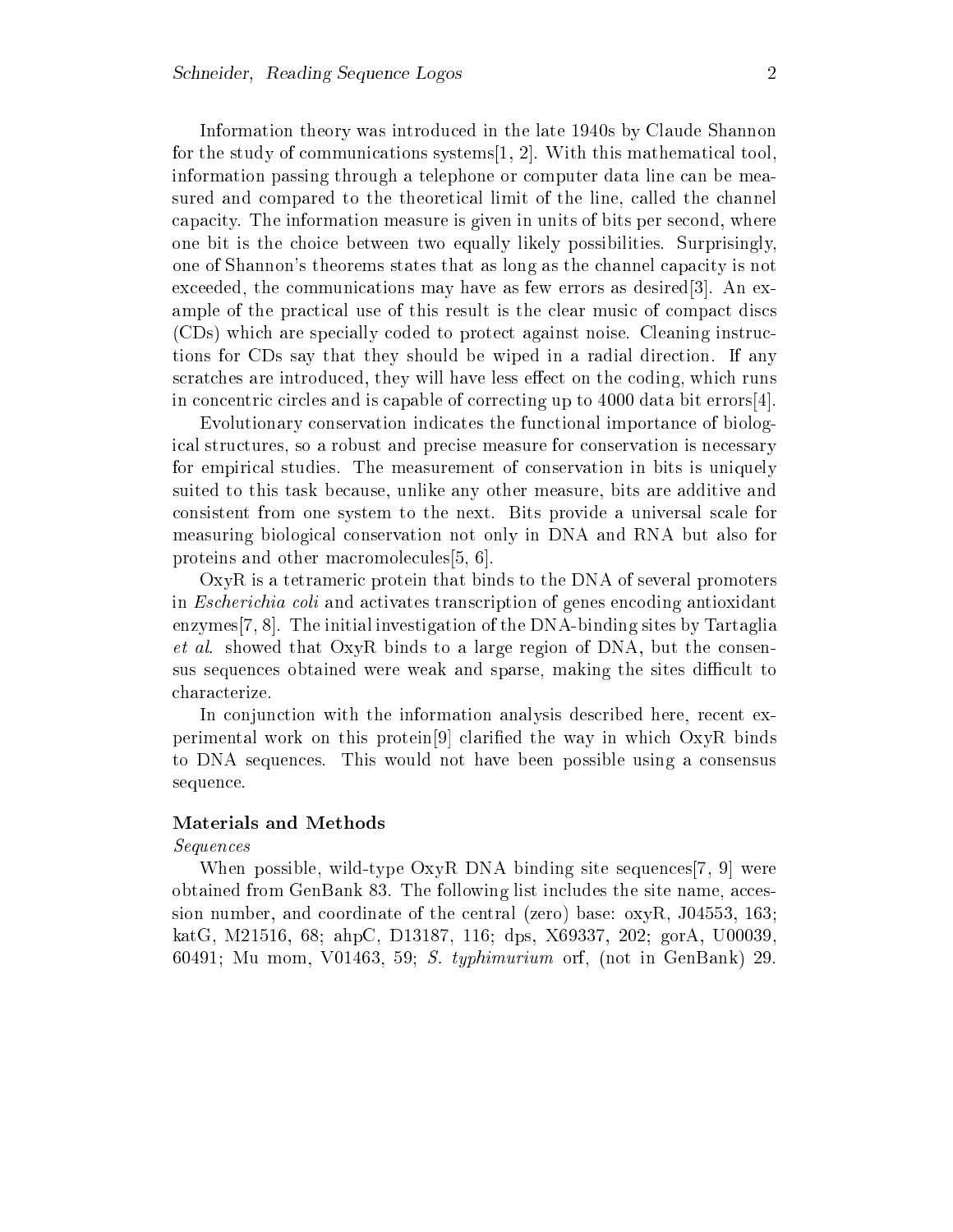Both wild-type and the random sequences that bound to OxyR are given elsewhere[9].

# *Programs and Data*

Information analysis and the sequence logo technique were performed as described previously  $[5, 10, 11]$ . A primer on information theory is available on the internet at ftp://ftp.ncifcrf.gov/pub/delila/primer.ps. Programs (written in Pascal $[12]$ ) and data are available by anonymous ftp from ftp://ftp.ncifcrf.gov/pub/delila/ or via the World Wide Web site http://www-lmmb.ncifcrf.gov/ $\sim$ toms/.

The programs for constructing sequence logos and performing other tasks were used in approximately this order:

- $\bullet$  dbbk.p: convert GenBank to Delila (DE oxyribonucleic LIbrary  $L$ Anguage) format[13].
- makebk.p: convert raw sequences to Delila format.
- catal.p: create a Delila database.
- extract binding site sequence fragments from a Delila  $\bullet$  delila.p: database.
- alist.p: display aligned sequence fragments (Fig. 1).
- encode.p: convert aligned sequence fragments to binary vectors  $14$ .
- rseq.p: use binary vectors to perform information analysis of a binding site<sup>[5]</sup>. At each position l in the binding site, the frequency of each base b is determined. The frequency,  $f(b, l)$ , is used to compute the information content at each position according to:

$$
R_{sequence}(l) = 2 - \left(e(n(l)) - \sum_{b \in \{A, C, G, T\}} f(b, l) \log_2 f(b, l)\right) \quad \text{(bits per base)}
$$
\n
$$
(1)
$$

where  $n(l)$  is the number of bases at l and  $e(n(l))$  is a correction for small sample size<sup>[5]</sup>. The total information content is

$$
R_{sequence} = \sum_{l} R_{sequence}(l) \quad \text{(bits per site)}.
$$
 (2)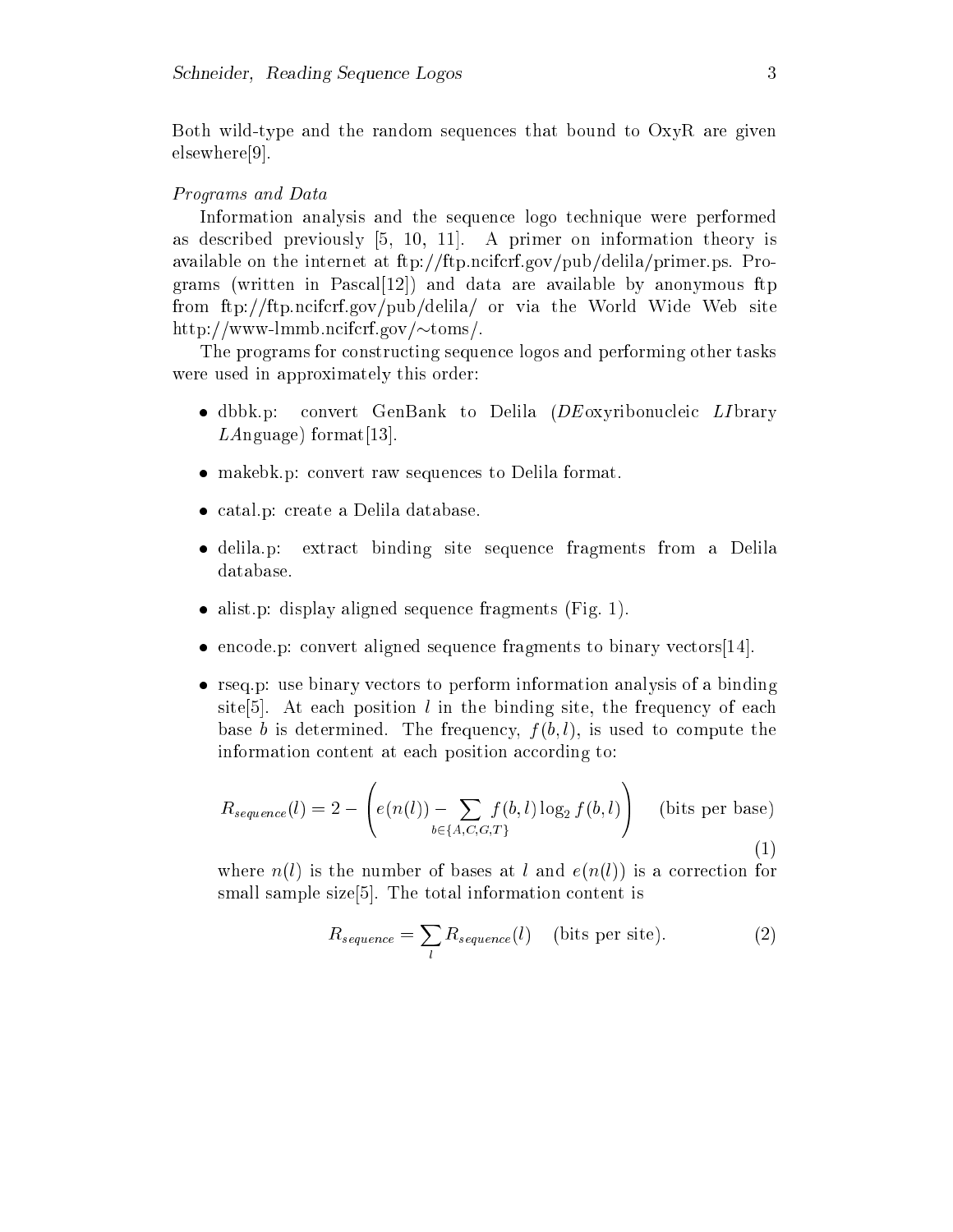- dalvec.p: convert information table to symbolic vector format.
- makelogo.p: convert symbolic vector to a sequence  $log[10]$  (Fig. 2).
- malign.p: information theory based multiple alignment. A paper describing this program is at  $ftp://ftp.nciferf.gov/pub/delila/malign.ps$
- rsim.p: compute the standard deviation corresponding to the mean  $R_{sequence}$ [15].
- $\bullet$  ttest.p: perform Student's t test[16].
- dnag.p and dops.p: draw DNA base pairs (just the atoms in Fig. 3).

Detailed documentation on each program is given at the beginning of the source code. Binaries for Sun4 Sparc computers are in ftp://ftp.ncifcrf.gov/pub/delila/bin/sun4/. A World Wide Web sequence logo server has been set up by Steven E. Brenner (University of Cambridge School of Biological Sciences and MRC Laboratory of Molecular Biology) at http://www.bio.cam.ac.uk/seqlogo/.

The aligned listing and sequence logos were printed on a Tektronix Phaser 140 inkjet printer.

# *Sequence Logos*

The sequence  $\log_{10}$  [10, 11] in Fig. 2 summarize the data in a set of aligned sequences such as Fig. 1. The height of a stack of letters is the sequence conservation measured in bits of information according to equation  $(1)$ . The height of each letter within a stack is proportional to its frequency at that position in the binding site. The letters are sorted, with the most frequent on top. The cosine wave represents the twist of B-form DNA. Wave peaks are all on one face of the DNA and represent the major groove facing the protein. Error bars indicate the variability of a comparable number of random  $sequences[5]$ .

# **Results and Discussion**

#### Analysis of OxyR Sequence Logos for DNA Binding Face

Wild-type OxyR binding site sequences were aligned (Fig. 1) and infor-  $\Leftarrow$  Fig 1 mation analysis was used to generate the sequence logo in Fig. 2a. The logo  $\Leftarrow$ Fig 2 shows a correlation between the strongest sequence conservation, as given by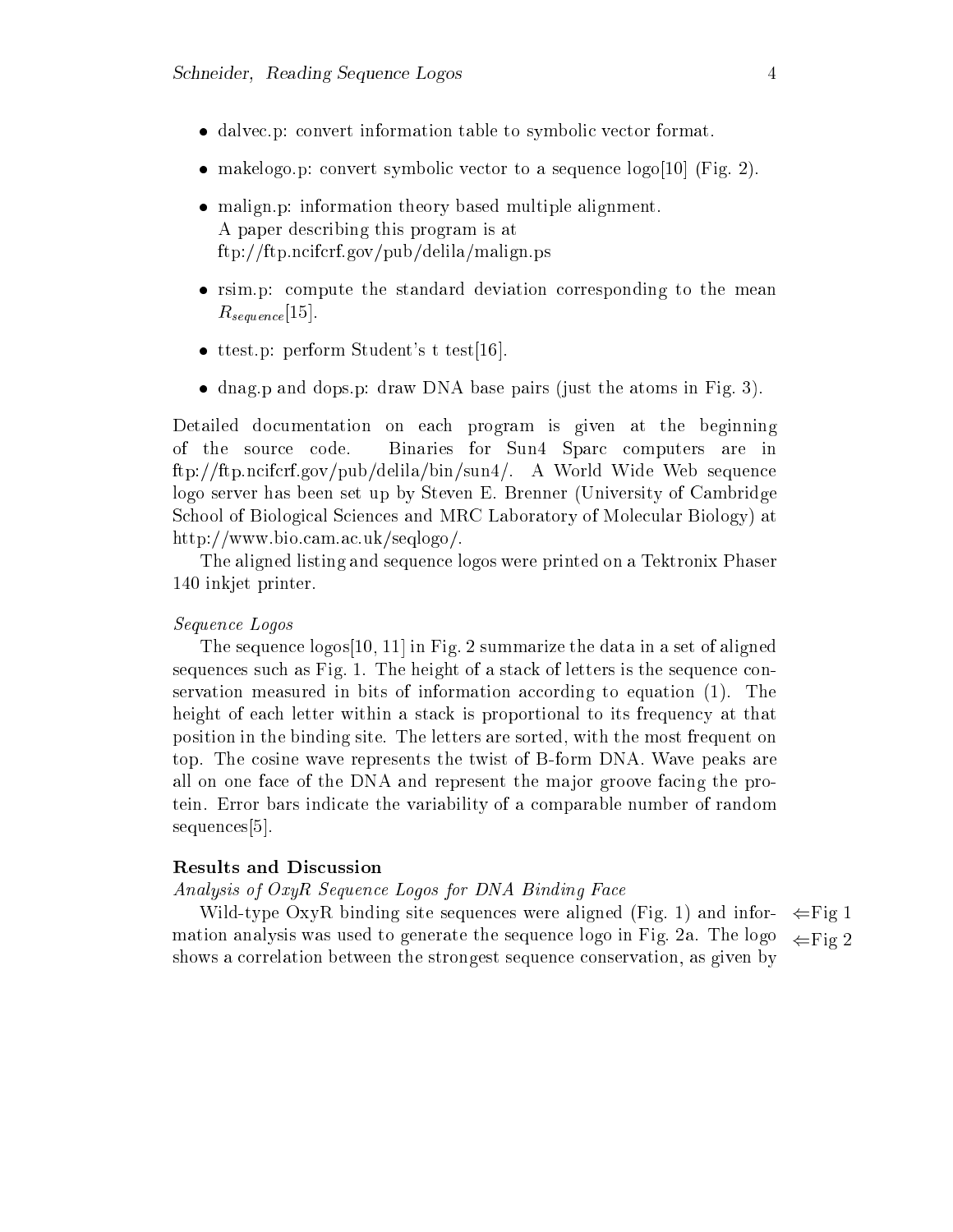the heights of the sta
ks of letters, and the fa
e of B-form DNA, as given by the cosine wave. The same correlation is seen in other proteins  $(\lambda \text{ cl/cro}, \lambda)$ O,  $434 \text{ cl/cro}$ , ArgR, CRP, TrpR, FNR and LexA, see figure 6 of Papp *et*  $al[11]$ . The extent of DNase I footprinting [7] and this correlation suggests that OxyR binds to one face of B-form DNA in 4 successive major grooves.

A second line of evidence that can be read from the sequence logo also supports this model. When a protein is in contact with a major groove, the two base pairs and their two orientations an be distinguished, as re
ognized by Seeman *et al*<sup>[17, 11], so the protein is capable of "choosing" one of the four</sup> possibilities:  $A=T$ ,  $T=A$ ,  $C\equiv G$ , or  $G\equiv C$ . This can be explained with the help of Fig. 3, which depicts the two base pairs. The possible chemical contacts  $\Leftarrow$  Fig 3 for  $T=A$  in the major groove are (reading from left to right): methyl group, hydrogen acceptor, hydrogen donor and hydrogen acceptor, or T:Me-a-d-a:A for short. This an easily be distinguished from the omplementary pattern of A=T, whi
h is A:a-d-a-Me:T. Likewise C:(blank)-d-a-a:G is distinguishable from G:a-a-d-(blank):C. Finally, GC/CG an be distinguished from AT/TA.

This choice of 1 possibility in 4 can be made with 2 bits of information. (This is calculated as  $\log_2 4/1 = 2$  bits. For further explanation, see Pierce[2] or the primer on information theory whose location is given in Materials and Methods.) Completely onserved positions in the major groove are des
ribed by 2 bits and this is the highest point on the vertical scale of the sequence logos. It is easiest to think of a bit as a knife slice that dissects the bases in Fig. 3. A horizontal slice is the first bit and a vertical slice is the second one. The first bit determines whether the base is above or below the slice and the se
ond bit determines whether it is to the left or the right. Be
ause they are at right angles to one another, the slices provide independent choices and no more than 2 bits are needed to spe
ify a single base. For example, "top, left" selects the T. The average number of bits needed to describe the observed frequen
y of bases is the information ontent or sequen
e onservation. Be
ause it is an average it does not need to be an integer and so the heights of the letter stacks in the sequence logo are real numbers. Sequence onservation in the major groove an range anywhere between 0 and 2 bits depending on the strength of the contacts involved, as seen in figure 6 of Papp et al. [11]. Just because it is *possible* for sequence conservation to be as high as 2 bits from the major groove does not mean that the protein will evolve to that high a value. The important factors are the total sequence  $\alpha$  conservation  $\beta$  and the coding of the binding site that distinguishes it from other sequen
es.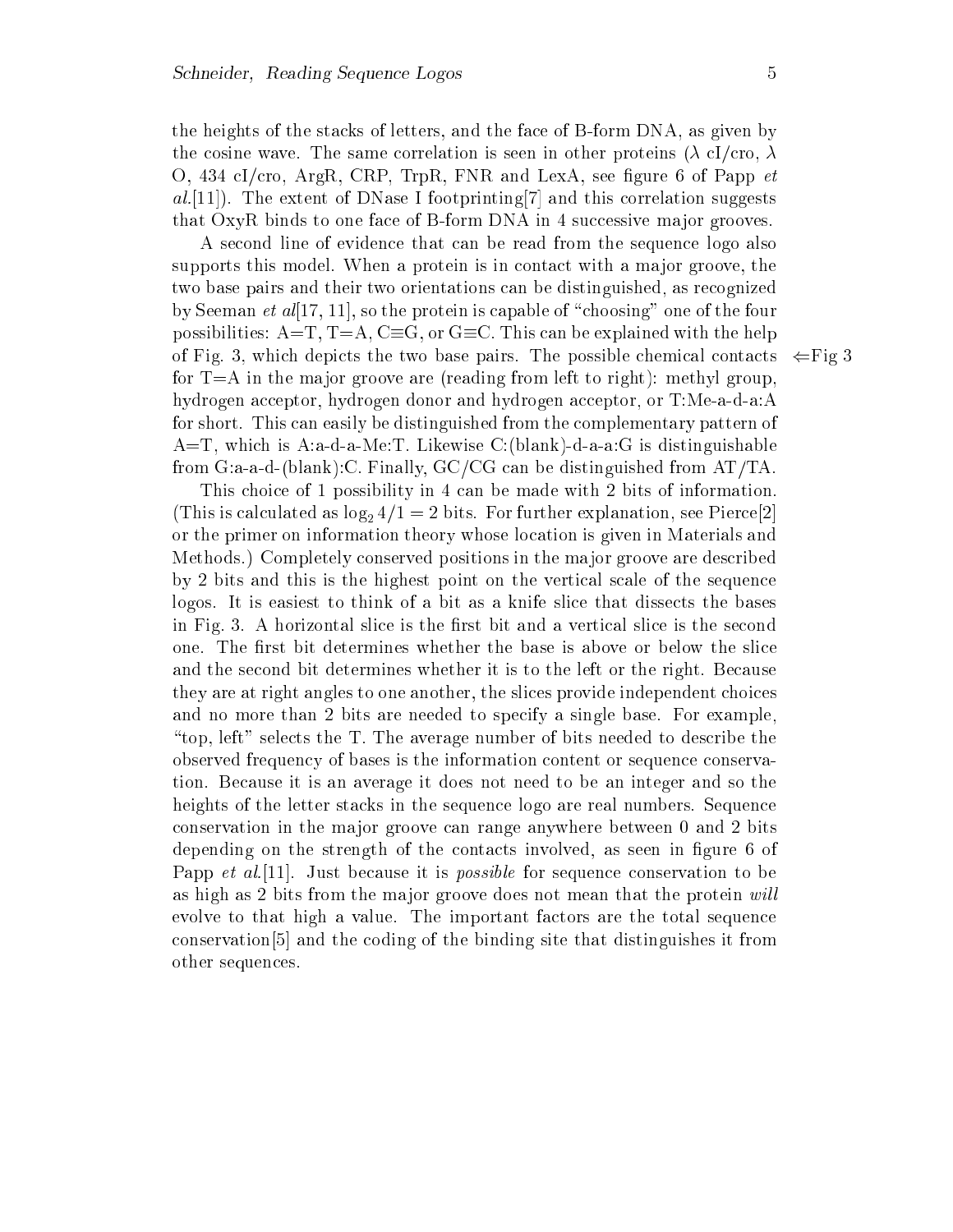In contrast to the major groove, contacts in the minor groove of B-form DNA allow both orientations of each kind of base pair so that rotations about the dyad axis annot easily be distinguished. This is be
ause from the minor groove  $C \equiv G$  appears nearly identical to  $G \equiv C$  and  $A = T$  appears identical to T=A. Fig. 3 shows that  $C \equiv G$  in the minor groove has the chemical moiety pattern a-d-a, which is, to a good first approximation, identical to the pattern of the omplementary orientation. The hydrogen donor N2 of G is almost exa
tly on the dyad axis (the dashed line) and so its position does not hange mu
h in the omplement. Hydrogen atoms held in a hydrogen bond vibrate vigorously and probably make such a fine positional distinction difficult because they vibrate almost independently of the donor and acceptor  $[18]$ . The base pair  $A=T$  has a-(blank)-a, which is identical in the other orientation. So  $A=T$  can be distinguished from  $C\equiv G$  in the minor groove only by a donor contact to the N2 or by a physical probe which blocks the N2 (in the blank at the bla
k dot). Be
ause both of these are lose to the dyad axis only the horizontal knife sli
e works for the minor groove.

Be
ause only 2 of the 4 possibilities an be distinguished, when a Bform minor groove is probed by a protein no more than 1 bit of information  $(\log_2 4/2 = 1$  bit) can be obtained. That is, positions with more than 1 bit of information are likely to represent major grooves fa
ing the protein or, if they do represent minor groove contacts, then the DNA is probably not Bform[11]. In the OxyR sequence logo, positions  $\pm 4$ ,  $\pm 5$  and  $\pm 7$  are conserved by more than 1 bit of information, so these positions probably represent major grooves facing the protein. This is consistent with the correlation between sequen
e onservation and the fa
e of the DNA dis
ussed earlier.

After this prediction was made, it was confirmed by hydroxyl radical footprinting and missing base experiments $[9]$ .

#### Prediction of Specific OxyR DNA Contacts by "Reading" the Sequence Logo

Be
ause position 0 in the wild-type sequen
e logo shows equally likely A and  $T$  (Fig. 2a), that position may represent a contact from OxyR which collides with the minor groove N2 of G (ref.[17]), allowing only  $A=T$  and  $T=A$ . and disallowing  $C \equiv G$  entirely. This prediction was supported by methylation interferen
e data whi
h indi
ate that methylation at N3 of A blo
ks binding (Fig. 2a).

The logo also shows that positions  $+4$ ,  $+7$  and  $+13$  are predominantly either A or G  $(T \text{ or } C \text{ at the negative coordinates})$ , which suggests a contact by  $OxyR$  to the major groove N7 group because only the N7 acceptor is con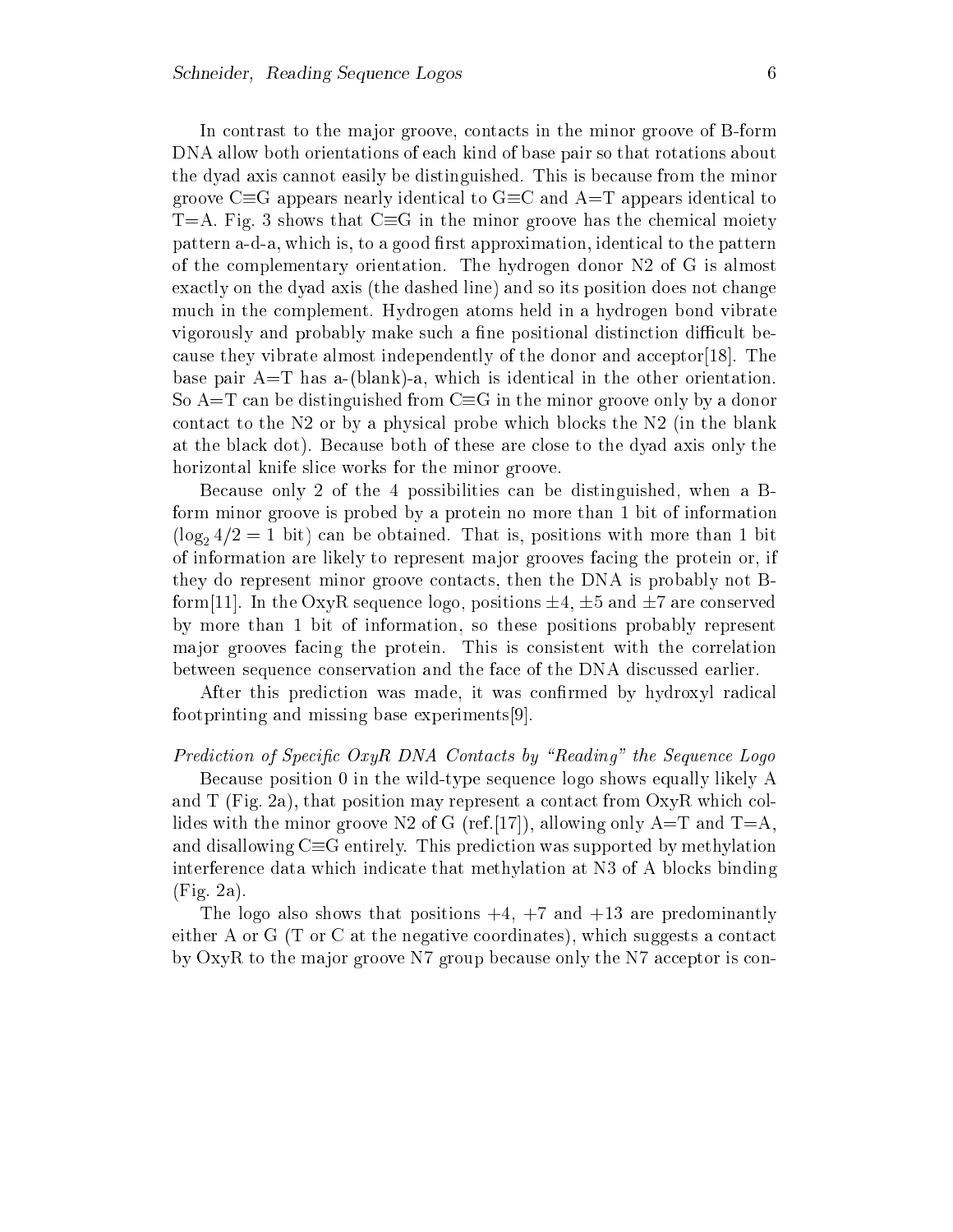served in an  $A \leftrightarrow G$  transition (T:Me-a-d- $\overline{a}$ ):A matches C:(blank)-d-a- $\overline{a}$ . G only in the last moiety, see Fig. 3). This is also confirmed by methylation interferen
e data, but the disproportionate frequen
ies of these bases suggests that other contacts or effects are also involved.

Position  $-15$  is mostly T or G (A or C at  $+15$ ), suggesting a weak contact to the major groove A-N6 or C-N4 and/or T-O4 and G-O6 groups. These contacts could be conserved in  $T \leftrightarrow G$  transversions because they shift by only  $\sim$ A. (T:Me- $\overline{a}$ - $\overline{d}$ -a:A matches G:a- $\overline{a}$ - $\overline{d}$ -(blank):C in the middle two moieties, see Fig. 3). This kind of contact is likely to be at position  $-6$  (and  $+7$ ) of CRP sites[11], where the crystal structure shows that  $\text{Arg}^{180}$  donates hydrogen bonds to  $\overline{O6}$  and N7 of guanine[19]. The preferred binding order  $G > T > A \approx C$  is directly visible in the CRP sequence logo[11], and is confirmed by mutations [20, 21, 19]. Apparently when G is replaced by T in a CRP site, the T-O4 contact is used instead of G-O6, but the G-N7 contact is lost. This accounts for the binding order except for the A. Substitution by A would break the G-O6 contact but would maintain the N7 contact. The binding order  $T > A$  suggests that the O4 contact is stronger than the N7 contact [20], even though when T $\rightarrow$ G, the O4/O6 contact shifts by  $\sim$ 1Å whereas the N7 contact does not move at all.

Other positions in the OxyR binding sites show methylation interferen
e that do not have apparent orrelation to the observed sequen
e onservation. This ould be be
ause the sequen
e onservation was derived from only a few sequences and so is noisy, as indicated by the large error bars. Alternatively, OxyR may pass close to the DNA at some points but not make actual contact unless the DNA is abnormally methylated. Other effects, such as DNA bending or twisting, also might account for these discrepancies.

A more subtle pie
e of eviden
e an be found in the overall shape of the sequence logo. Notice how the stack heights at positions  $-4$ ,  $-5$ , and  $-7$ follow along under the cosine wave  $(Fig. 2a)$ . This effect can be observed in other sequence logos, in particular  $\lambda$  cI/cro,  $\lambda$  O, 434 cI/cro, CRP, FNR and Lex $A[11]$ . It can be explained by the geometry of a globular protein approaching the cylindrical DNA. During the process of finding the binding sites the protein moves toward and away from the  $DNA[22]$ . Contacts at the enter of the DNA ylinder are losest to the protein and so should be the easiest to evolve. Contacts become progressively more difficult to make as the approach is made further off axis (Fig. 4). If one were to rotate a  $\Leftarrow$  Fig 4 DNA molecule on its long axis, a point on its surface would cycle between being visible and not visible. This naturally results in a cosine function of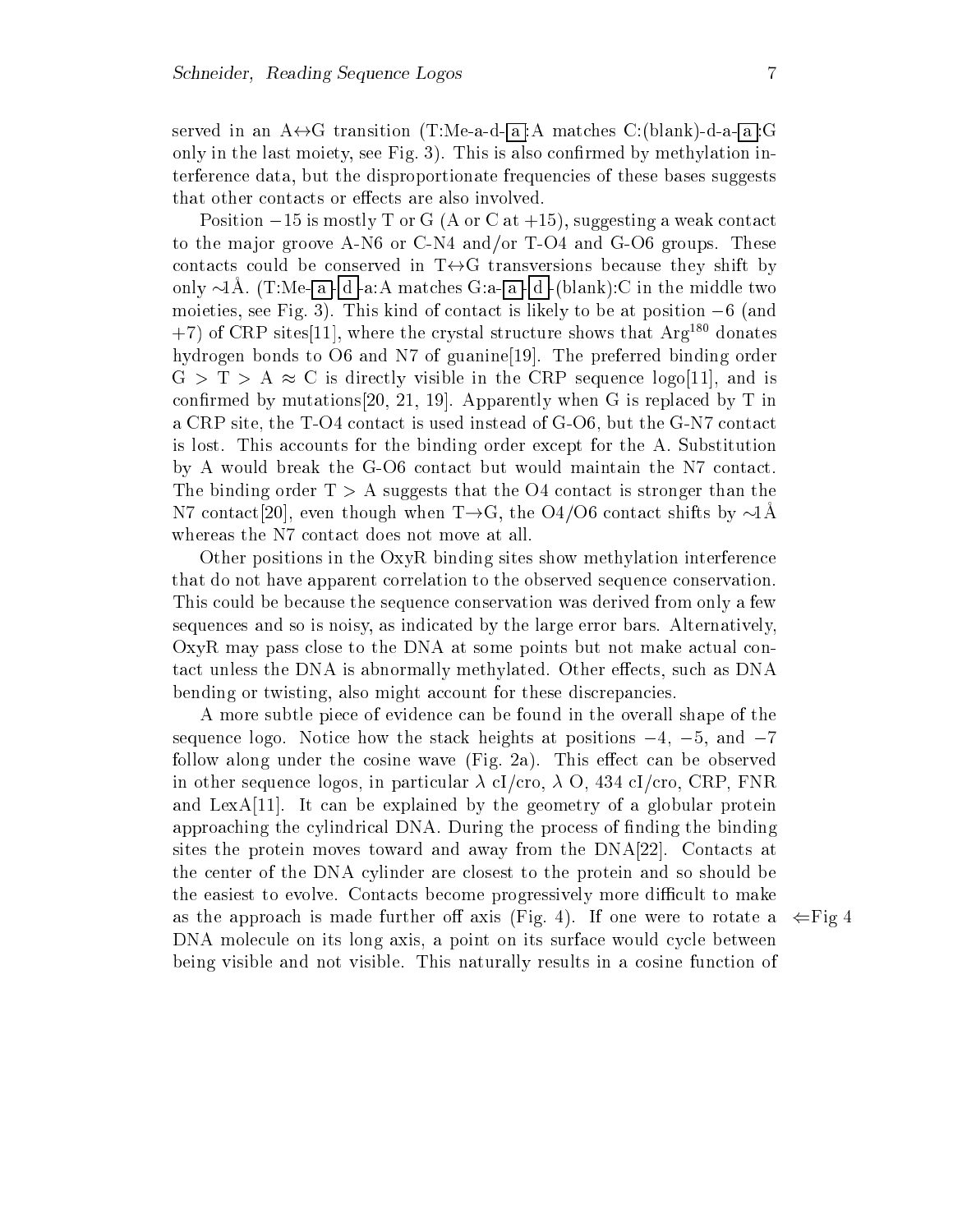accessibility along a linear DNA molecule. If we define accessibility as a cosine function that runs from 0 to 1 bit in the minor groove and another cosine function that runs from 0 to 2 bits in the major groove, then the sum of these two fun
tions is the osine wave drawn on the logo. The orrelation between sequence conservation and accessibility is consistent with the proposal that positions  $\pm 4$ ,  $\pm 5$ , and  $\pm 7$  are read from the major groove.

To summarize, there are at least four interrelated te
hniques that an be used to read a sequen
e logo:

- 1. orrelation of the strongest sequen
e onservation with major grooves.
- 2. sta
k heights above 1.0 bit suggest major grooves.
- 3. stack composition suggesting major or minor groove contacts.
- 4. stack heights following the cosine accessibility wave.

The various observations that we have made for positions  $0, \pm 4, \pm 5, \pm 7$ .  $\pm 13$  and  $\pm 15$  all support a model in which OxyR binds to 4 major grooves in the orientation shown in Fig. 2a.

# Analysis of Syntheti OxyR Binding Sites

A "randomization" experiment [23, 11, 24] was performed in which  $OxyR$ protein was used to gel shift 30 base pair equi-probable random sequences [9]. Unfortunately this gave a dismal logo (Fig. 2b), possibly because the protein was prevented from binding properly by the flanking constant sequence of the vector. The high conservation at the ends  $(\pm 14$  and  $\pm 15)$  comes more from one side of the cioning sites and so may represent an artifact. Still, some correlation with Fig. 2a is visible in the logo, in particular the A preference at  $\pm 4$ , the T preference at  $\pm 5$ , and the G preference at  $\pm 7$ . But other positions are just as conserved and do not reflect the wild-type sequences.

To larify this situation, the randomization experiment was repeated with 45 base pair equi-probable random sequen
es whi
h were then aligned by an information theory technique using the malign.p program (Fig. 2c)[9]. Only some of the patterns evident in Fig. 2a were confirmed by this experiment. whereas others became more predominant. The T or C at position  $\pm 2$  closely reflects the wild-type sequences there  $(7 \text{ Cs}, 5 \text{ Ts}, 1 \text{ G}, 1 \text{ A})$ . The conservation at  $\pm 4$  and  $\pm 5$  increased but positions 0 and  $\pm 7$  barely increased.

t his is not visible in the sequence logo because both the sequences and their complements were used. It is visible when only one orientation is displayed, not shown.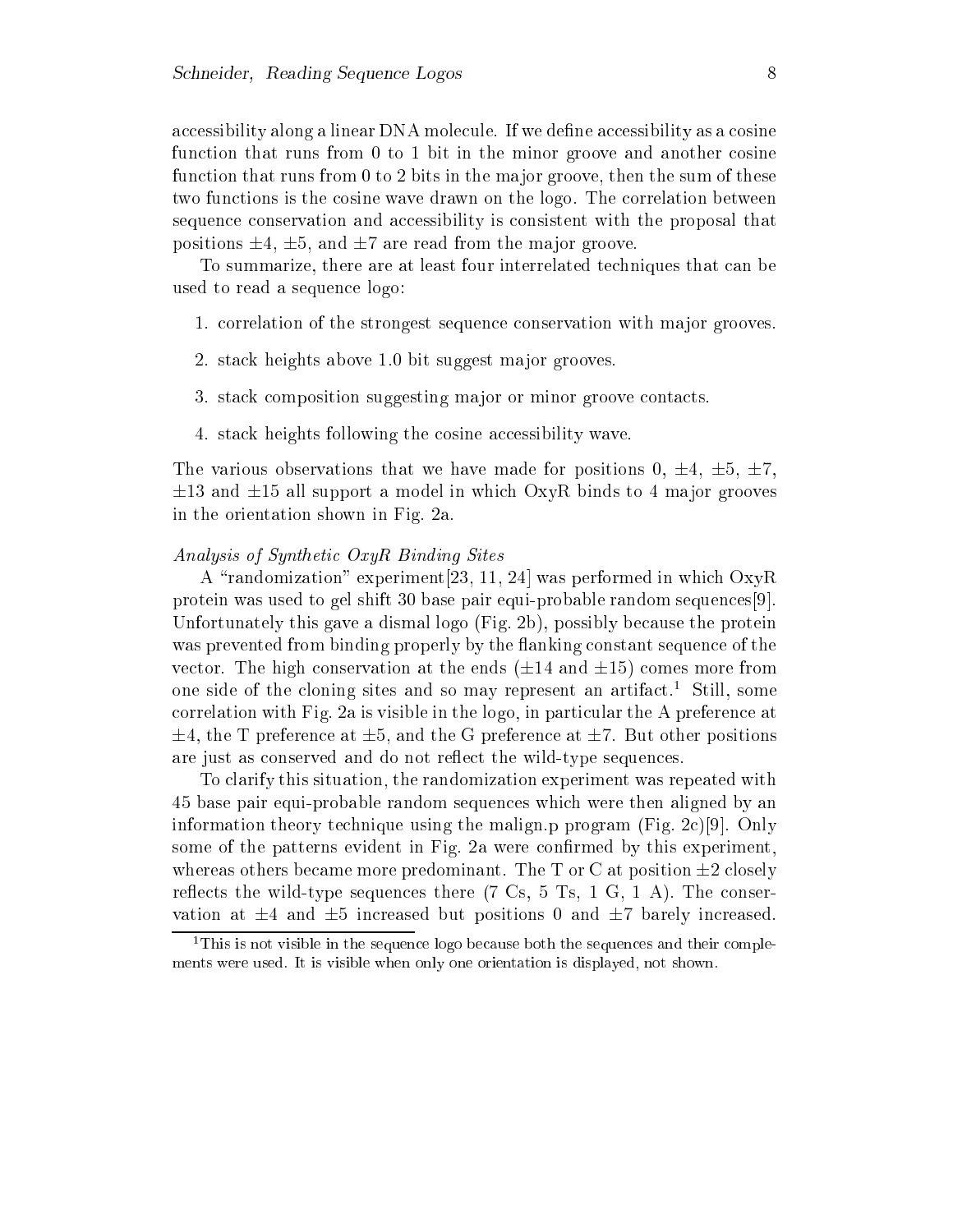The wild-type cluster at  $\pm 13$ ,  $\pm 15$  and perhaps  $\pm 17$  did materialize but not strongly. The almost insignificantly weak preferences for A at  $\pm 6$ , T at  $\pm 9$ . and  $T$  at  $\pm 18$  of wild-type appear amplified. Additional conservation not seen previously appeared at  $\pm 8$  (?),  $\pm 12$ ,  $\pm 16$ ,  $\pm 19$  and  $\pm 22$ . The reason for these quantitative dis
repan
ies between the wild-type sequen
e logo and the logo from experimentally selected sites is unknown, but might be accounted for by the small sample sizes.

Another difficulty with this kind of experiment is that it always contains at least one unknown parameter, the stringency of selection. If the concen $train$  tration of  $OxyR$  protein were large, then its non-specific binding should cause more DNA sequences to shift in the gel. This would lead to a sequence logo with a low information content relative to the natural sequences. However, a low on
entration of OxyR protein should lead to a mu
h higher measured information ontent, perhaps higher than is naturally found. This is also a danger in amplification protocols such as  $SELEX[25]$ .

To ounter this, the protein on
entration ould be adjusted so that the total information ontent from the randomization experiment mat
hes that of the natural sequen
es. Presumably the two logos would then look the same. Were they the same for the experiment that was done? The area under the logo ( $R_{sequence}$ ) was  $15.4 \pm 1.9$  bits for the 7 wild-type sequences and their complements (Fig. 2A) but was  $17.5 \pm 1.2$  bits for the 16 sequences and their omplements in the 45mer experiment (Fig. 2C). These an be compared by a two-tailed Student's  $t$  test[16]. Because both the sequences and their omplements were used, the two halves of the sequen
e logo are not independent and the test must be done with half-sites. This reduces each mean by a fa
tor of 2 and redu
es the varian
e by a fa
tor of 2 so the standard deviations redu
e by <u>participate the contract of the contract of the contract of the contract of the contract of the contract of the contract of the contract of the contract of the contract of the contract of the contract of the contract of t</u> 2. The number of samples in the half-site set remains at 14 and 32 respe
tively. The t test on the half-sites shows that the natural sites are significantly different in information content from the experimental set  $(t = 2.7 \text{ with } 44 \text{ degrees of freedom}, p < 0.02)$ . Unfortunately this riterion for mat
hing the wild-type binding sites was not met.

Even so, it is clear that the sequence conservation is not uniformly proportional across the two logos. One possibility that might account for the observed onservation at the edges of the experimentally derived sites is that  $OxyR$  is still affected by the constant flanking sequences of the cloning vector and binds to one or the other side in some cases. The discrepancy may also reflect different conditions between in vivo evolutionary factors and the in vitro gel shift experiment. For example, no spermidine was used in the gel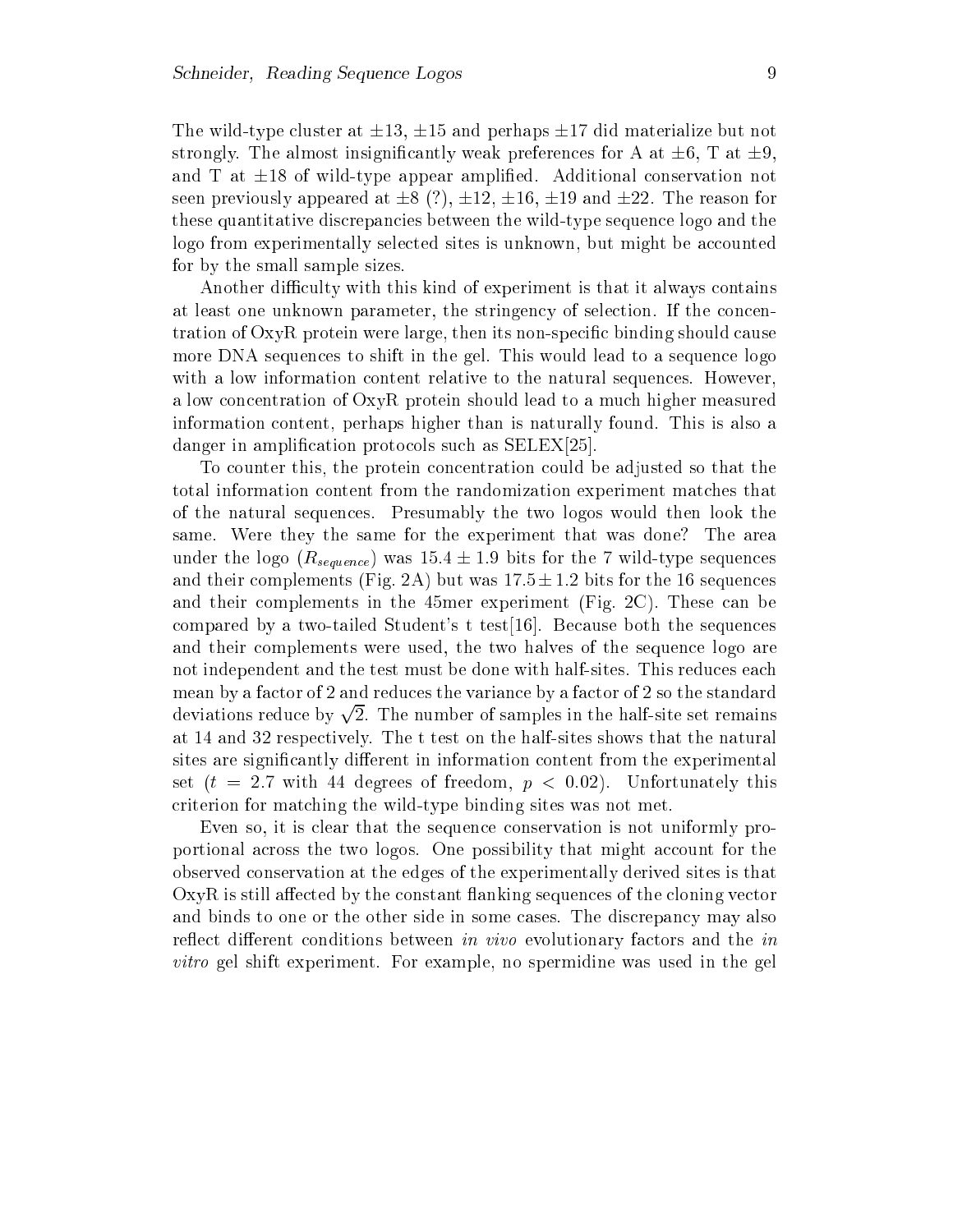shift experiment  $[9]$ , yet it is well known that spermidine is important for precise recognition by other DNA binding proteins [26, 27]. Comparison of the wild-type sequence logo to a series of random gel shift sequence logos might be used to determine precisely what the *in vivo* binding conditions are.

# Usefulness of Sequence Logos Versus Consensus Sequences

The case of OxyR demonstrates the usefulness of sequence logos as a replacement for consensus sequences. The pattern bound by the protein is difficult to detect by eye (Fig. 1), and no agreement could be found for a consensus sequence. In contrast, the sequence logos are created automatically and without any ambiguity. They show clear and easily interpretable patterns. Because information theory is quantitative, statistical tests can be applied to collections of binding site sequences.

A consensus replaces the natural frequencies of bases with arbitrarily chosen ones [28]. For example, in our data set [11], CRP position  $-6$  has 2 As, 2 Cs, 44 Gs and 10 Ts. Taking the consensus alters this to  $100\%$  G and  $0\%$  of the other bases. When the consensus sequence G was chosen by this method, a subtle pattern of sequence conservation was  $\text{lost}[29, 30, 31]$ . 32, 20, 33, 21, 19. That the T contact occurs naturally apparently went unrecognized until the present work, although the mechanism of the contact was already understood from mutations [20].

The art of predicting specific base contacts is well known [17] but the pervasive use of consensus sequences in the modern molecular biology literature has prevented full use of the available sequence data. In the case of CRP discussed earlier, the subtle G to T switch, which probably destroys one hydrogen bond while keeping the other, was missed because only the G was retained in the consensus model. In contrast, because it visually displays the relevant information in a compact, quantitative form, the sequence logo allows direct interpretation of the data and leads to specific predictions that can guide experimentation. Further, when anomalies appear, the logo displays them so blatantly that new phenomena are revealed  $[11]$ . Even correlations between positions in a binding site [15] could be presented in a three-dimensional sequence logo, but software to generate this display has not been written yet.

As seen by the sequence logo, OxyR does not have a special kind of binding site as has been suggested  $7$ . OxyR merely happens to have a long binding site with low overall information content, so it tends to have low sequence conservation per position. As a consequence of the Second Law of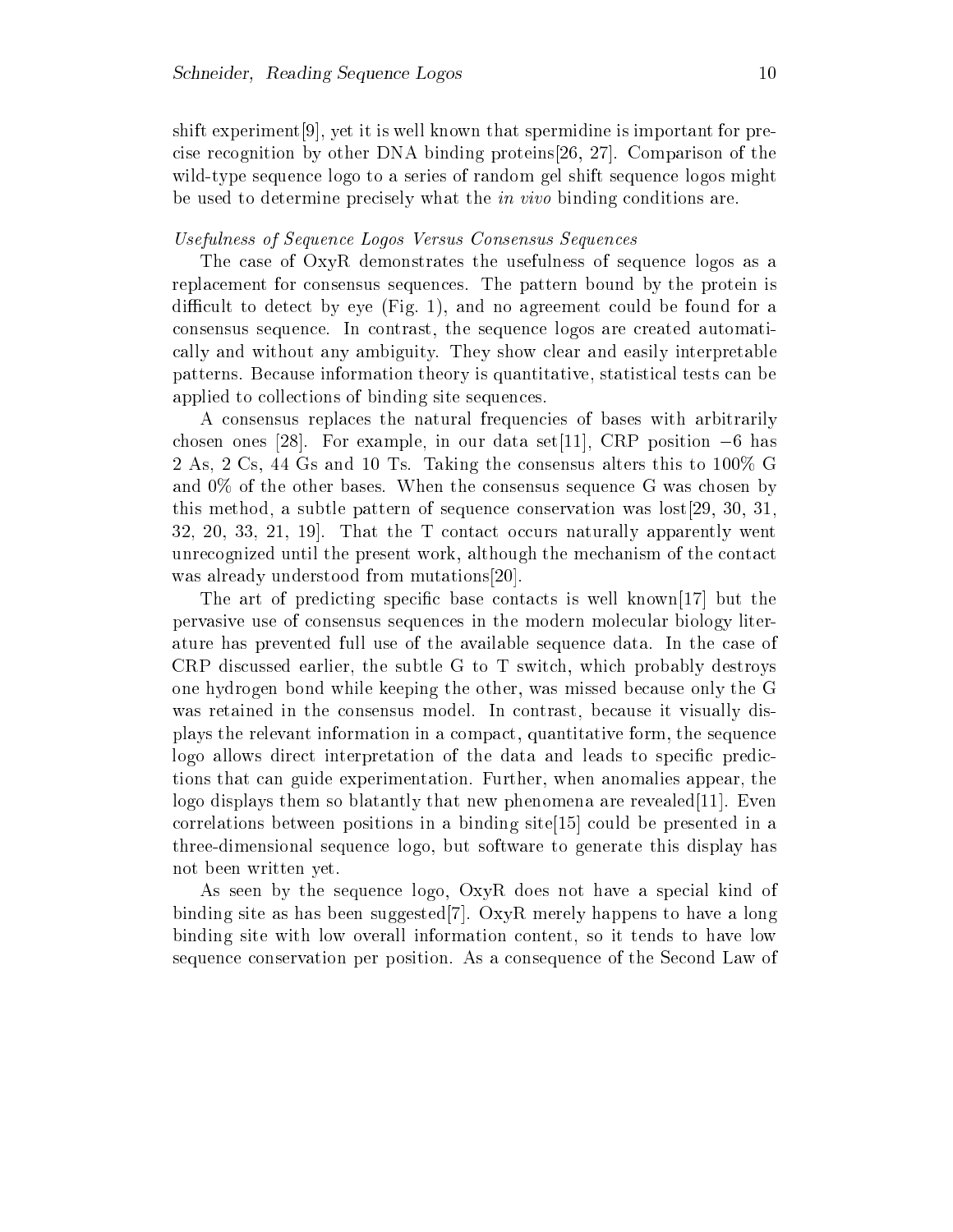Thermodynami
s, DNA-protein onta
ts tend to spread out over the available surfa
e on an evolutionary time s
ale. With at least 4 major grooves and three minor grooves to make contacts in,  $OxyR$  can "afford" to have many small contacts. Paradoxically, a mathematically rigorous theorem shows that having many small contacts like those used by OxyR can *improve* sequence  $discrimination[34]$ . Furthermore, many binding sites are like  $OxyR$  in that they have variations in their information content at different positions. This is immediately apparent upon inspection of splice junction sequence  $\log(15)$ and the "gallery" of DNA recognition sequence  $\log(11)$ .

The arbitrary and artificial distinctions between strong and weak binding sites, between the "core" and the periphery of a site and between the inside and outside of binding site "boxes" that have been fostered by the use of onsensus sequen
es are eliminated when one adopts the on
ept that sequence conservation is a real number that can be measured precisely in bits of information.

# Summary

DNA sequences to which the OxyR protein binds under oxidizing conditions were analyzed by the sequence logo method, a quantitative graphic technique based on information theory. A sequence logo shows both the sequence conservation and the frequencies of bases at each position in a site. Unlike the onsensus sequen
e, the sequen
e logo analysis revealed that  $OxyR$  should bind to four major grooves of DNA. This was later confirmed by experiments. Detailed interpretation of the sequen
e logo also allowed the prediction of likely major and minor groove OxyR-DNA base contacts, consistent with available experimental results. Be
ause the sequen
e logo shows the original base frequen
ies in a lear, easily interpreted graphi that does not distort the data, highly refined analysis of binding site contacts becomes easy. Not only an these methods be applied to any DNA sequen
e binding site, they can also be applied to sites on RNA and proteins.

# A
knowledgments

I thank Paul N. Hengen, Denise Rubens, Paul A. Smith, R. Mi
hael Stephens, and R. E. Wolf for useful comments on the manuscript.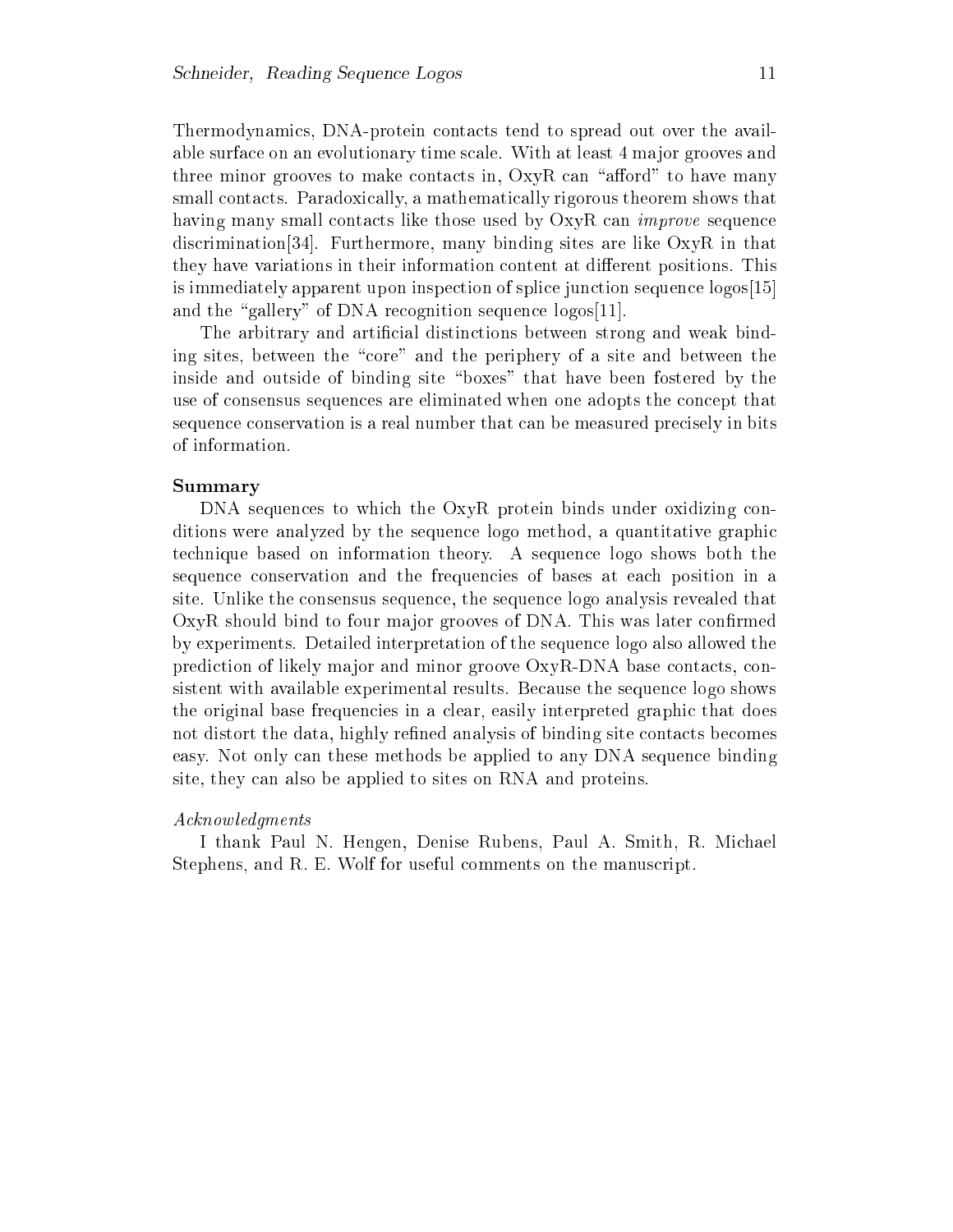|         |       |    | 22222221111111111<br>65432109876543210987654321012345678901234567890123456 | ***************** |
|---------|-------|----|----------------------------------------------------------------------------|-------------------|
|         |       |    |                                                                            |                   |
| J04553  | 163   |    | 1 tagggataategtteattgetattetaeetategeeatgaaetategtggega                    |                   |
| J04553  | 163   |    | 2 tegecacgatagttcatggcgataggtagaatagcaatgaacgattateecta                    |                   |
| M21516  | 68    |    | 3 acaatatgtaagatctcaactatcgcatccgtggattaattcaattataactt                    |                   |
| M21516  | 68    | 4  | aagttataattgaattaatccacggatgcgatagttgagatcttacatattgt                      |                   |
| D13187  | 116   |    | 5 gaaggttgtaaggtaaaacttatcgatttgataatggaaacgcattaccggaa                    |                   |
| D13187  | 116   |    | 6 ttccggtaatgcgtttccattatcaaatcgataagttttaccttacaaccttc                    |                   |
| X69337  | 202   |    | 7 tttttcacgcttgttaccactattagtgtgataggaacagccagaatagcgga                    |                   |
| X69337  | 202   |    | 8 teegetattetggetgtteetateaeaetaatagtggtaaeaagegtgaaaaa                    |                   |
| U00039  | 60491 | 9  | aagctggatcgtgccggagtaattgcagccattgctggcacctattacgtctc                      |                   |
| U00039  | 60491 | 10 | gagacgtaataggtgccagcaatggctgcaattactccggcacgatccagctt                      |                   |
| V01463  | 68    | 11 | tagaaaacgacgatcgaatcaattaaatcgatcggtaatacagatcgattatg                      |                   |
| V01463  | 68    | 12 | cataategatetgtattaeegategatttaattgattegategtegtttteta                      |                   |
| sal.orf | 29    | 13 | ctggcacgccagctcttacctatgtctgtgataggcatcatcattaatactct                      |                   |
| sal.orf |       |    | 29 14 agagtattaatgatgatgcctatcacagacataggtaagagctggcgtgccag                |                   |

Figure 1: Aligned list of OxyR binding sequen
es.

7 OxyR wild-type binding sites (odd numbers) and their omplementary sequen
es (even numbers) were listed by the alist program. The numbers in the bar on the top are read verti
ally and give the position in the binding site, running from  $-26$  to  $+26$ . The GenBank accession number, the coordinate of the zero base, and the number of ea
h sequen
e are given on the left-hand side of the figure.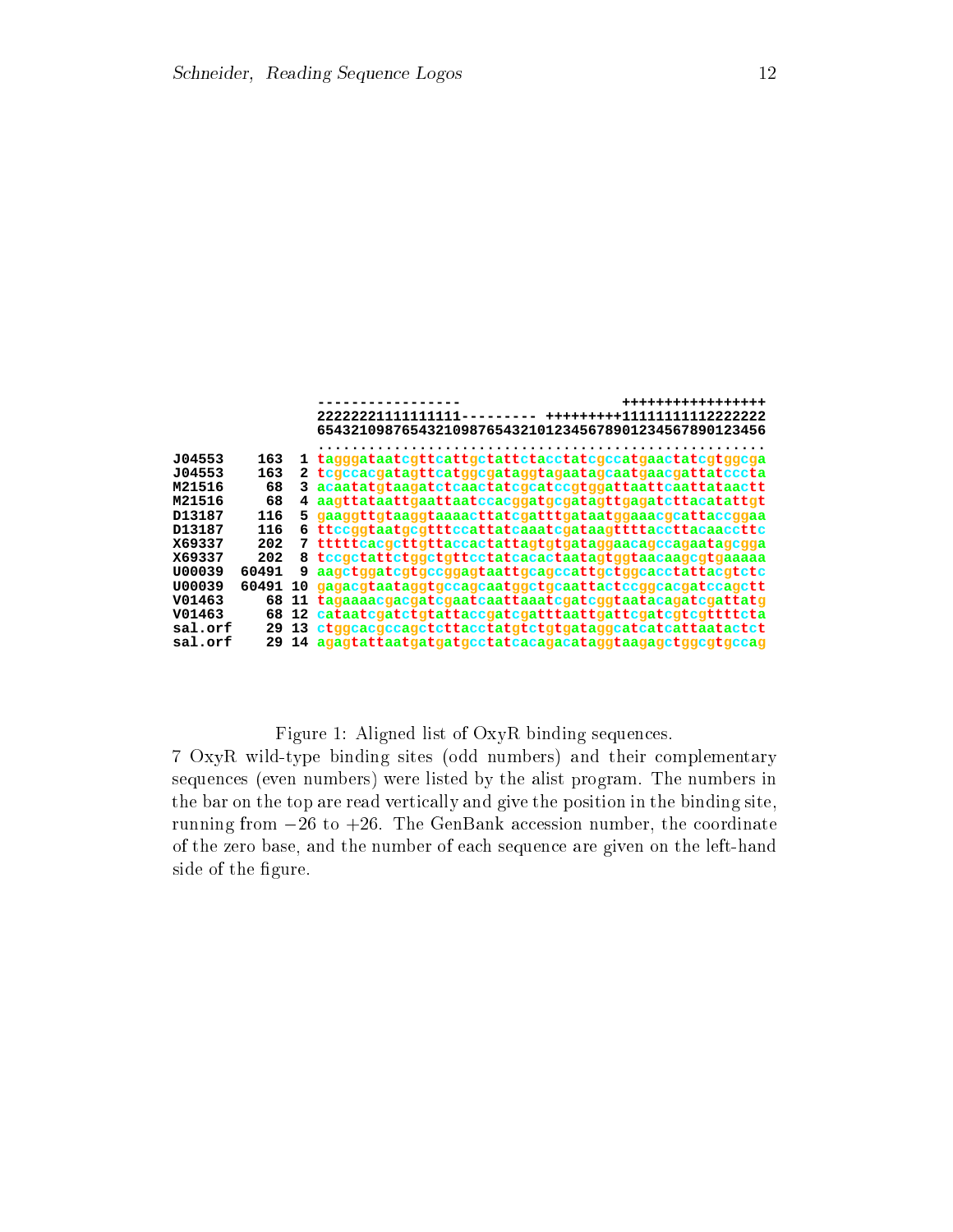

Figure 2: Sequence logos for OxyR binding sequences. (A) 7 OxyR wild-type binding sites and their omplementary sequen
es. The total sequen
e onservation, obtained by adding together the sta
k heights to determine the "area" under the logo (equation (2)), is  $15.4 \pm 1.9$  bits per site for the range  $-22$  to  $+22$  with error calculated by program rsim according to  $[15]$ . Methylation of guanines at N7 which interfere with  $OxyR$ binding are indicated by open circles  $\circ$  and methylation of adenines at N3 which interfere with OxyR binding are indicated by filled triangles ( $\triangle$ ) [35, 7]. DNase I protected regions for the sites in Tartaglia et al. [7] are shown by arrows drawn  $\vartheta \rightarrow \vartheta$ . (B)  $\vartheta$  randomly synthesized sequences selected by OxyR protein, 30 bases wide and their complementary sequences.  $R_{sequence} = 11.6 \pm 0.6$  bits per site. in the range  $-15$  to  $+15$ . (C) 16 randomly synthesized sequen
es sele
ted by OxyR protein, 45 bases wide and their complements.  $R_{sequence} = 17.5 \pm 1.2$  bits per site in the range  $-22$  to  $+22$ .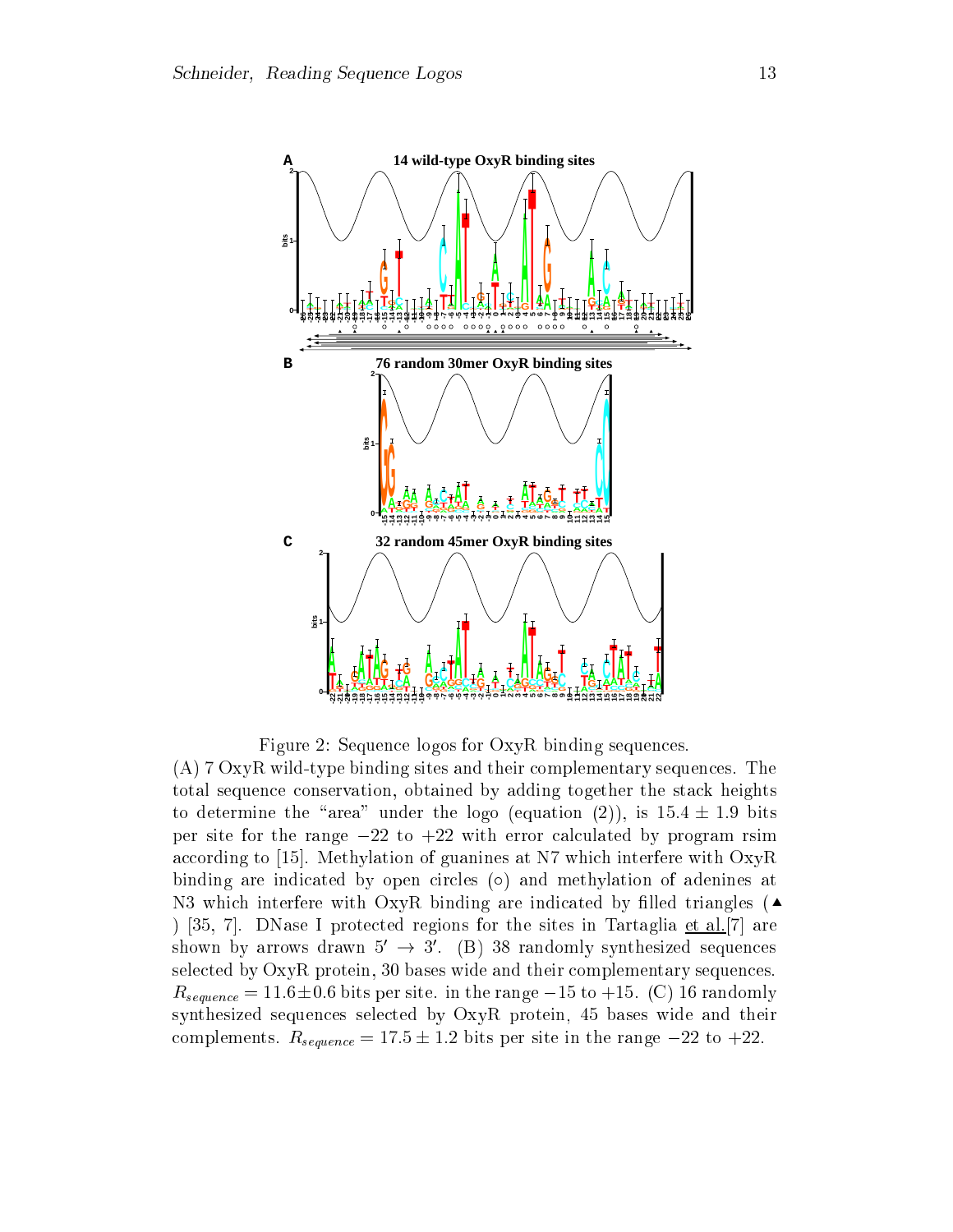



DNA base pairs drawn by the dnag program using coordinates for B-DNA [36] with atomic radii [37]. Short line segments indicate hydrogen bonds between the bases. a: acceptor of hydrogen bond; d: donor of hydrogen bond. The scale is shown by a 1Å diameter dashed circle placed on the helical axis. The two-fold dyad axis is indicated by a dashed line. Rotation by 180 Fon this axis brings the ba
kbone sugars and phosphates into register again. The next pase pair is 5.58A above the page and is rotated 36 Counterclockwise.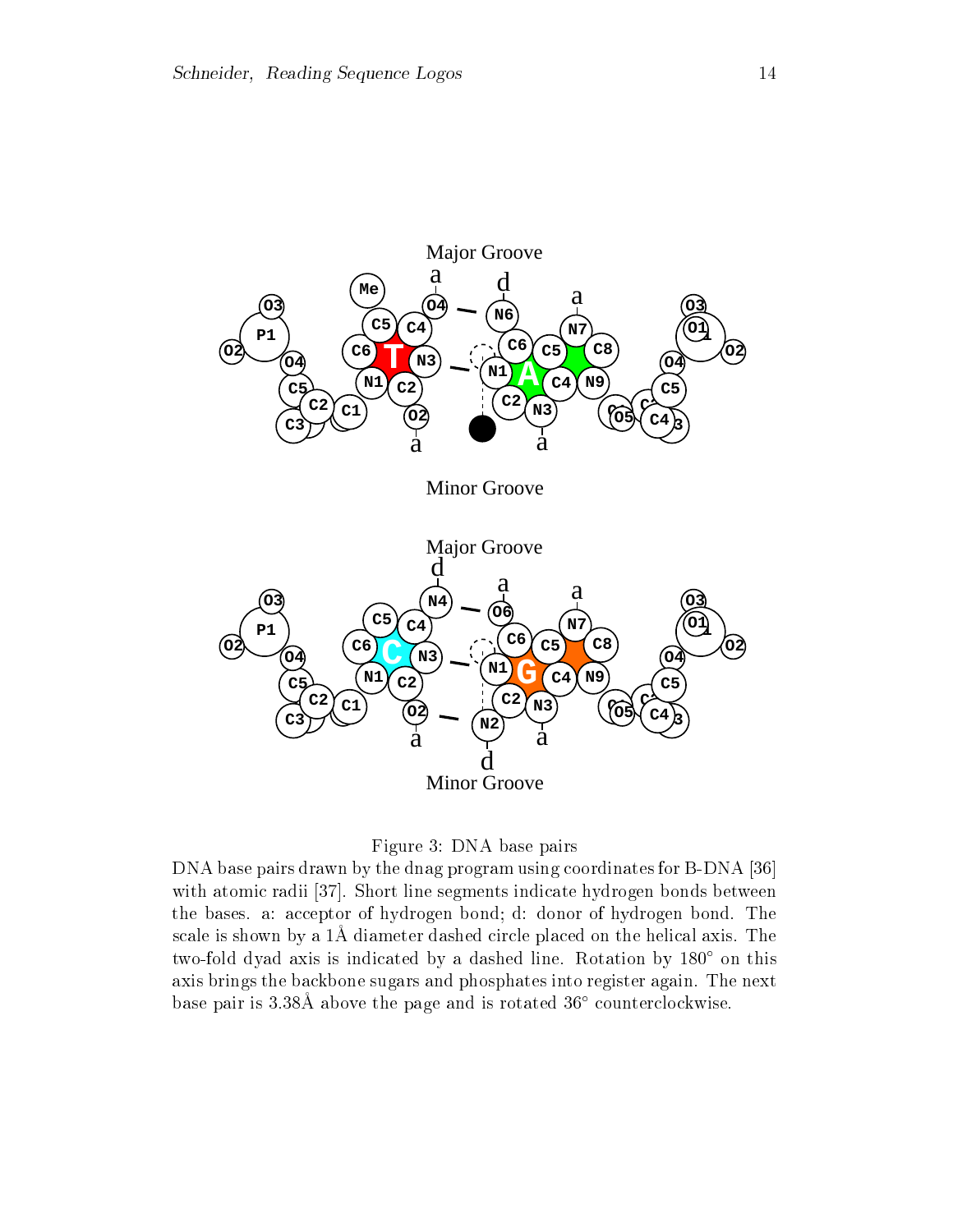

Figure 4: DNA accessibility.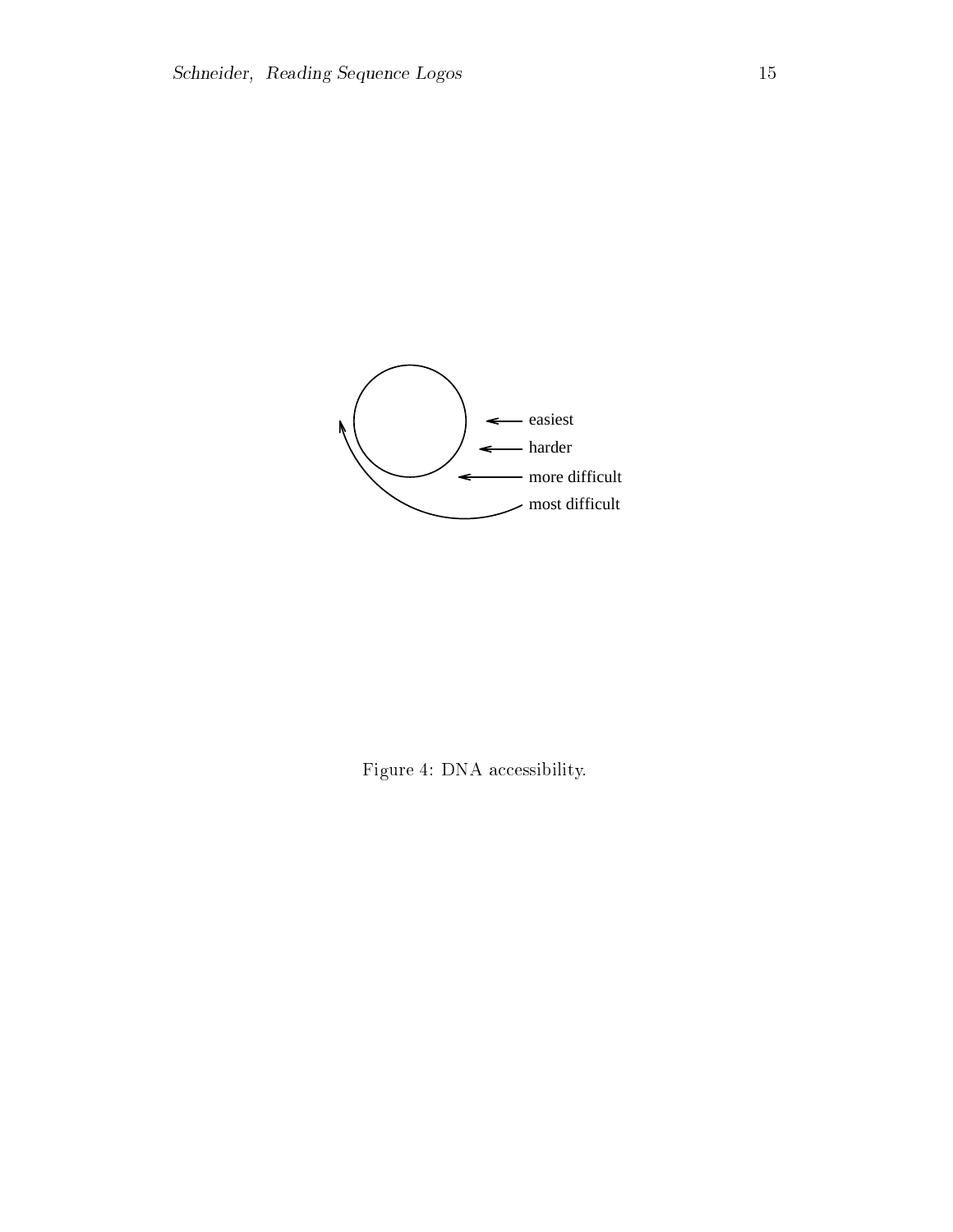# Referen
es

- [1] N. J. A. Sloane and A. D. Wyner, "Claude Elwood Shannon: Collected Papers." IEEE Press, Pis
ataway, NJ, 1993.
- [2] J. R. Pierce, "An Introduction to Information Theory: Symbols, Signals and Noise." Dover Publi
ations, In
., New York, 1980.
- [3] C. E. Shannon, Proc. IRE 37, 10  $(1949)$ .
- [4] K. A. S. Immink, "Coding Techniques for Digital Recorders." Prentice-Hall, Inc., N. Y., 1991.
- [5] T. D. Schneider, G. D. Stormo, L. Gold and A. Ehrenfeucht, J. Mol. Biol. 188, <sup>415</sup> (1986).
- [6] G. D. Stormo, Meth. Enzym. 208, 458 (1991).
- [7] L. A. Tartaglia, C. J. Gimeno, G. Storz and B. N. Ames, <u>J. Biol. Chem.</u> 267, 2038 (1992).
- [8] G. Storz and L. A. Tartaglia, <u>J. Nutr.</u> 122, 627 (1992).
- [9] M. B. Toledano, I. Kullik, F. Trinh, P. T. Baird, T. D. Schneider and G. Storz, Cell 78, <sup>897</sup> (1994).
- $[10]$  T.D. Schneider and R.M. Stephens, Nucl. Acids Res. 18, 6097 (1990).
- [11] P. P. Papp, D. K. Chattoraj and T. D. Schneider, J. Mol. Biol. 233, 219 (1993).
- [12] K. Jensen and N. Wirth, "Pascal User Manual and Report." Springer-Verlag, New York, 1975.
- [13] T. D. Schneider, G. D. Stormo, J. S. Haemer and L. Gold, Nucl. Acids Res. 10, 3013 (1982).
- [14] T. D. Schneider, G. D. Stormo, M. A. Yarus and L. Gold, Nucl. Acids Res. 12, 129 (1984).
- [15] R. M. Stephens and T. D. Schneider, J. Mol. Biol. 228, 1124 (1992).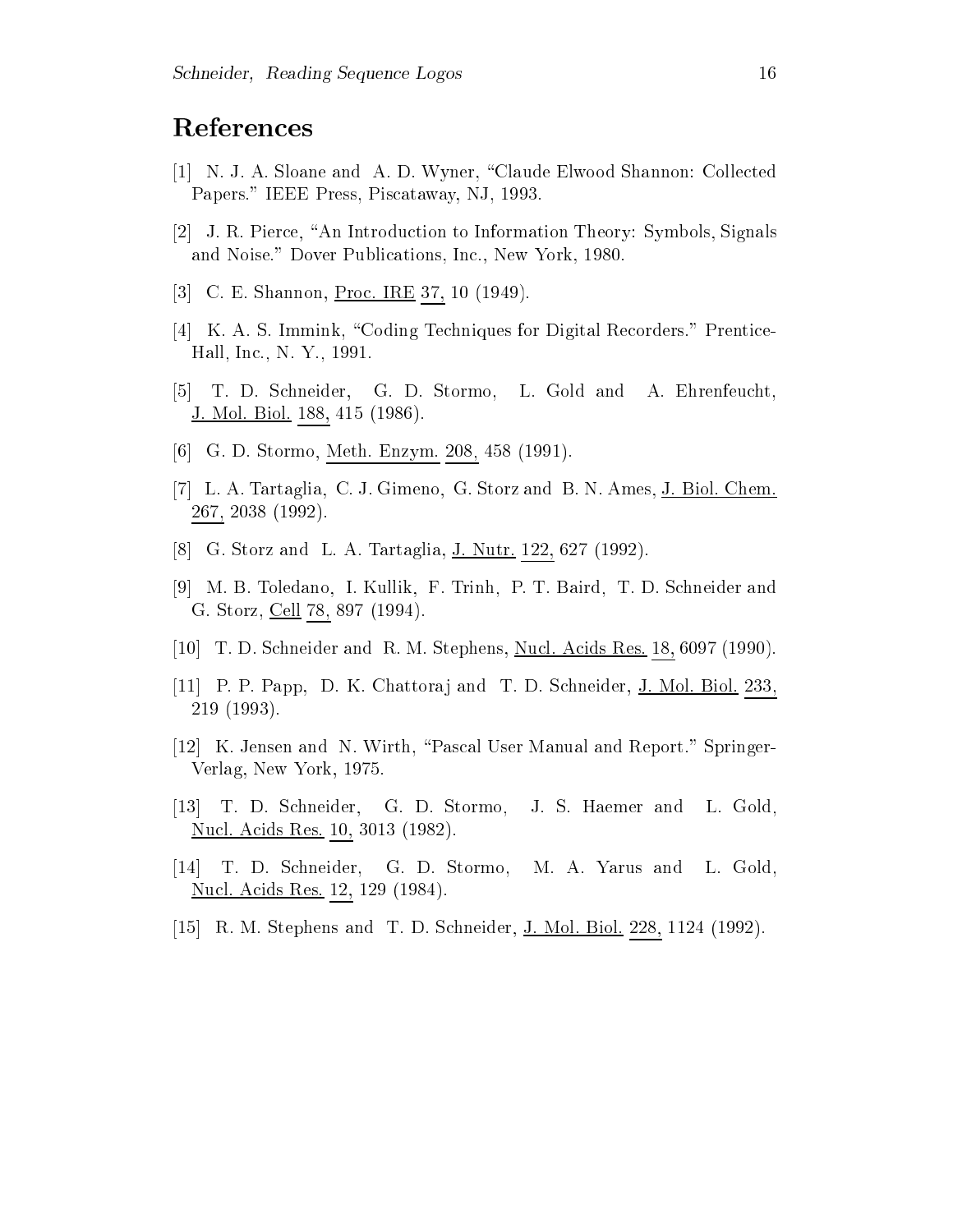- [16] W. H. Press, B. P. Flannery, S. A. Teukolsky and W. T. Vetterling, "Numerical Recipes in Pascal. The Art of Scientific Computing." Cambridge University Press, Cambridge, 1989.
- [17] N. C. Seeman, J. M. Rosenberg and A. Rich, Proc. Natl. Acad. Sci. USA 73, 804 (1976).
- [18] G. J. Kearley, F. Fillaux, M.-H. Baron, S. Bennington and J. Tomkinson, <u>Science</u> 264, 1285 (1994).
- [19] S. C. Schultz, G. C. Shields and T. A. Steitz,  $Sci$ ence 253, 1001 (1991).
- [20] C. Jansen, A. M. Gronenborn and G. M. Clore,  $\underline{\text{Biochem}}$ . J. 246, 227 (1987).
- $|21|$  X. Zhang and R. H. Ebright, <u>Proc. Natl. Acad. Sci. USA</u> 87, 4717 (1990).
- [22] I. T. Weber and T. A. Steitz, Nucl. Acids Res. 12, 8475 (1984).
- [23] T. D. Schneider and G. D. Stormo, Nucl. Acids Res. 17, 659 (1989).
- [24] D. Barrick, K. Villanueba, J. Childs, R. Kalil, T. D. Schneider C. E. Lawrence, L. Gold and G. D. Stormo, Nucl. Acids Res. 22, 1287 (1994).
- [25] C. Tuerk and L. Gold,  $\frac{\text{Science}}{\text{Science}}$  249, 505 (1990).
- [26] A. Pingoud, *Eur. J. Biochem* 147, 105 (1985).
- [27] C.-Y. Wan and T. A. Wilkins, PCR Methods and Applications 3, 208 (1993).
- [28] G. D. Stormo, Meth. Enzym. 183, 211 (1990).
- [29] B. de Crombrugghe, S. Busby and H. Buc,  $\frac{\text{Science}}{224}$ , 831 (1984).
- [30] R. H. Ebright, P. Cossart, B. Gicquel-Sanzey and J. Beckwith, Nature 311, 232 (1984).
- [31] I. T. Weber and T. A. Steitz, Proc. Natl. Acad. Sci. USA 81, 3973 (1984).